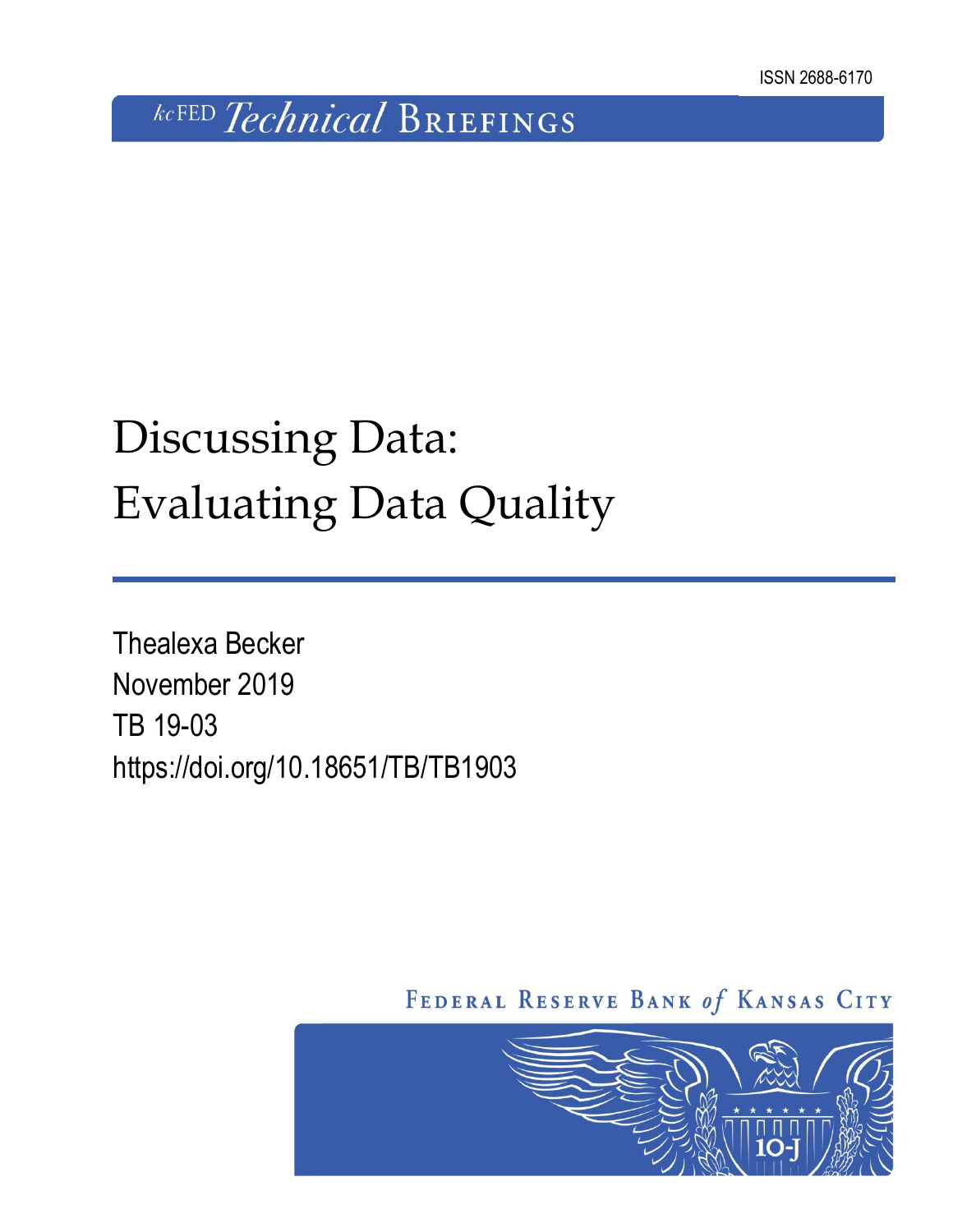Discussing Data: Evaluating Data Quality

By Thealexa Becker<sup>1</sup>

# **Abstract**

Data-driven organizations are becoming increasingly aware of data quality in order to mature their data activities. Data quality is of particular concern to research functions, but many existing frameworks are not well suited for use by researchers. This paper discusses existing data quality frameworks and focuses on one that meets the needs of research functions. A modified version of that framework is described along with details for use with a wide range of data.

 $\overline{a}$ 

<sup>1</sup> Data Scientist, Thealexa.Becker@clev.frb.org, Federal Reserve Bank of Cleveland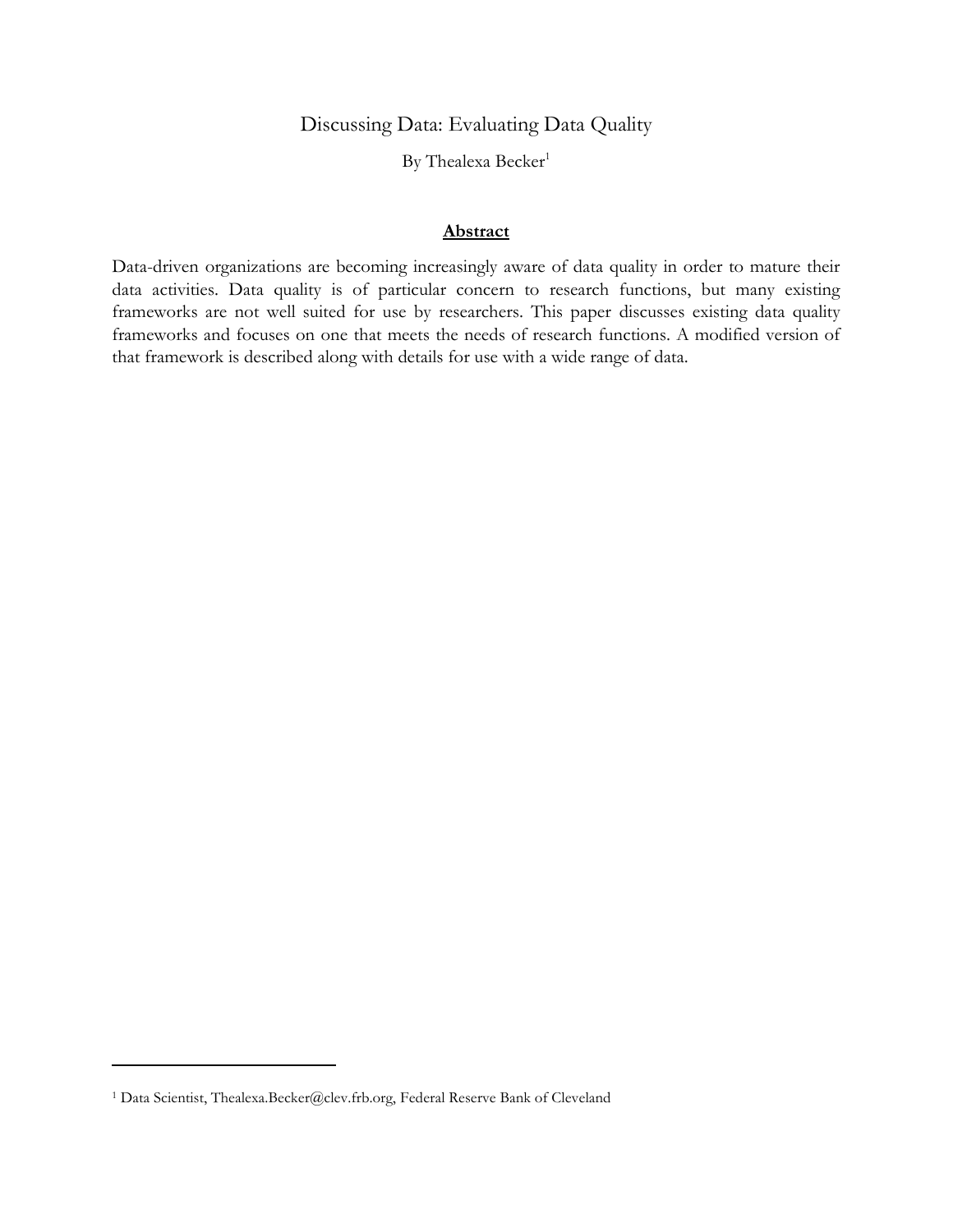The Federal Reserve Bank of Kansas City, like many organizations, has become more data-driven. Maturing as a data-driven institution often means creating a data management strategy that addresses all aspects of an organization's data activities. One critical part of any data management strategy is data quality. There are many frameworks for evaluating data quality in an organization, but many do not incorporate some particular considerations of research functions.

Research functions within organizations like the Federal Reserve Bank of Kansas City employ researchers with training to understand and address shortcomings in their data when producing research. This paper presents an adapted framework for evaluating data quality that accounts for specific needs of research activities. This framework begins by defining the components of data quality and then suggesting how they might be assessed. It then provides a standardized rubric for measuring each component of data quality and creating a composite data quality rating. Finally, the paper discusses how users can apply these ratings when beginning a project.

#### **Choosing a data quality framework**

The Data Management Body of Knowledge, otherwise referred to as the DAMA-DMBOK, is one of the common data management reference guides for individuals and organizations employing a data management strategy. The DAMA-DMBOK provides several potential frameworks for observing data quality, each one with a slightly different focus but similar core components. Overall, the frameworks present variations on how to view data quality underpinned by a common set of data quality dimensions.

When considering which framework is best suited for use in a research function, we first need to evaluate how information about data quality is used and perceived. Research functions often manage a large number of data sets, many acquired from third party sources. These data are not all necessarily in the same sub-field but may be used together for analysis. Additionally, research staff are often well-equipped to evaluate data quality in a non-standardized way. In many cases, their evaluation of a given data set's quality will make its way into their analysis. Data that are not wellregarded by the research community in terms of quality are often cautioned against while alternative data sources are suggested in their place. There is an unstructured and built-in system of passing on information about data quality among the research community. Well-known and high-quality data are used often, poor quality data are used irregularly. Choosing from the frameworks presented in the DAMA-DMBOK is a matter of aligning the needs of the line of business with the focus of the framework.

The DMBOK highlights four frameworks for data quality: the Strong-Wang framework, the Redman framework, the English framework, and the DAMA UK framework. Each of these alternative frameworks judges data quality through a different lens. The Strong-Wang framework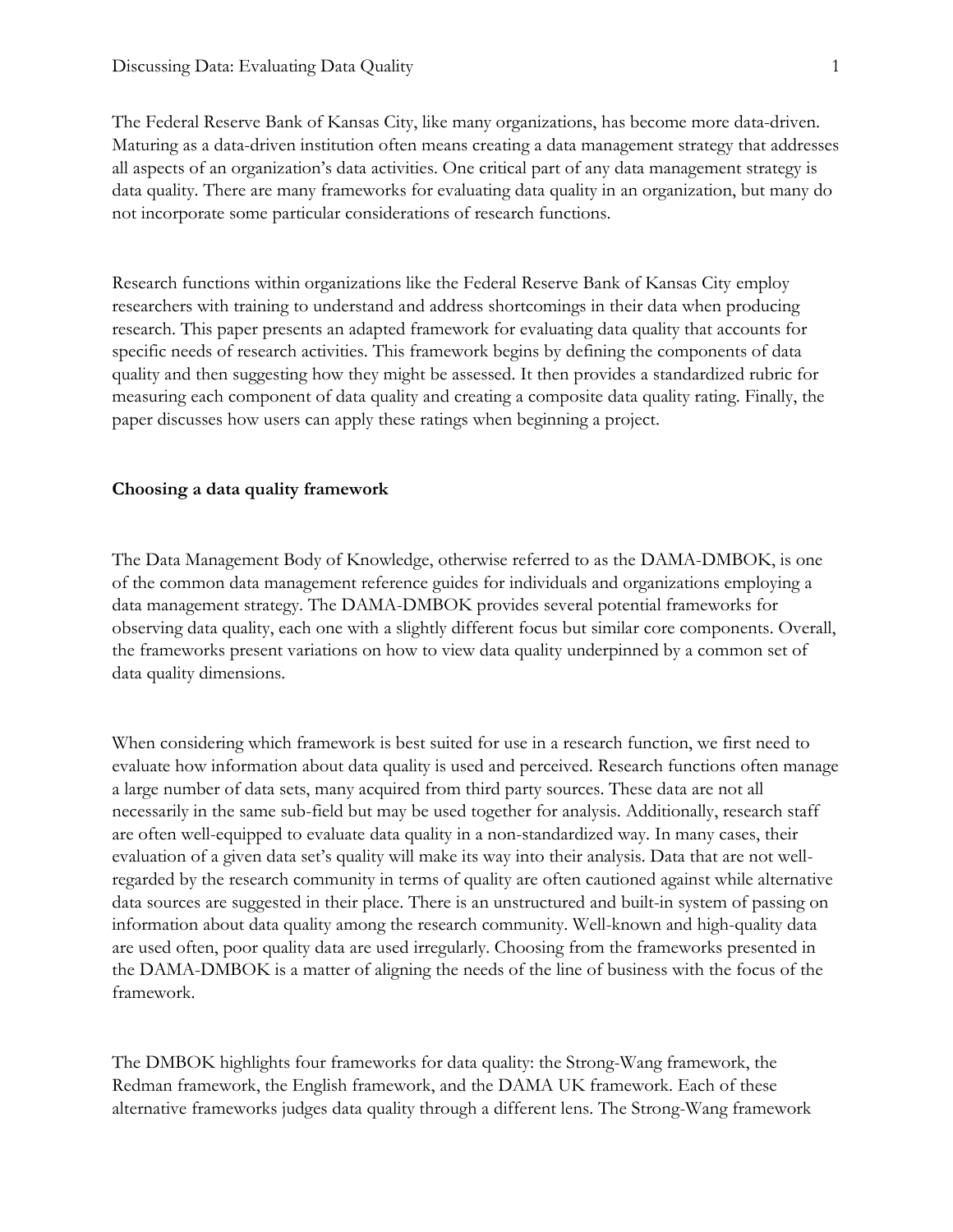views data quality from the perspective of a consumer, with a focus on perception. There are multiple dimensions identified in this framework that relate to how easy a consumer would find it to work with the data. The Redman framework, on the other hand, is more concerned with data quality as it relates to the structure of the data, with a strong focus on detailed compositional aspects of the data. The English framework, while most similar to the DAMA UK framework, puts forward data quality as a set of characteristics that are either inherent or pragmatic. The pragmatic characteristics exist to allow the evaluation of data based on its intended use. One, in particular, a white paper for the DAMA UK workgroup, lists six core dimensions of data quality along with several other characteristics that are a good fit with how research functions think about data quality. The eight components of data quality addressed in this paper are adapted from this framework. It is worth understanding why this framework is more appropriate than several other contenders presented in the DMBOK, since, as the DMBOK itself notes, there is no "correct" choice.

There are a few reasons why the DAMA UK framework is best suited for use in a research function, given these above considerations. First, this framework is concise, consisting of only a few components to evaluate. This makes it less time-consuming for staff in a research function to evaluate the data they manage. Second, the components in this framework are general enough to apply to most data being used. Given that much of the data being used in research will have varying formats, having relatively general components that can apply broadly makes this framework flexible. Finally, this model is a standardized way of conveying the same concepts researchers talk about in an unstructured way. The components in this framework reflect many statistical and practical considerations often discussed in analysis about the pros and cons of data use without veering too far into technological or business use concepts. In brief, this framework is a concise, flexible standardization of common research concepts that does not delve too deeply into tangential concerns more appropriate for another business function.

#### **Components of Data Quality**

 $\overline{a}$ 

Rating the quality of data with a single word is not useful. A user who describes a dataset as having "poor" quality might be referring to a specific aspect of the data they found lacking. A different user may not be concerned with that deficiency, making this simplified rating ineffective. Conveying a more complete evaluation of data quality requires standard guidance.

Data quality can be broken down into a discrete set of measurements<sup>2</sup>. Four are objectively measured data quality dimensions: completeness, consistency, uniqueness, and validity. Objective

<sup>&</sup>lt;sup>2</sup> Two components of data quality from the source framework are not addressed: value and confidence. While these concepts might be more appropriate to consider in a different line of business, they are not as useful for a research function. The data having value and users having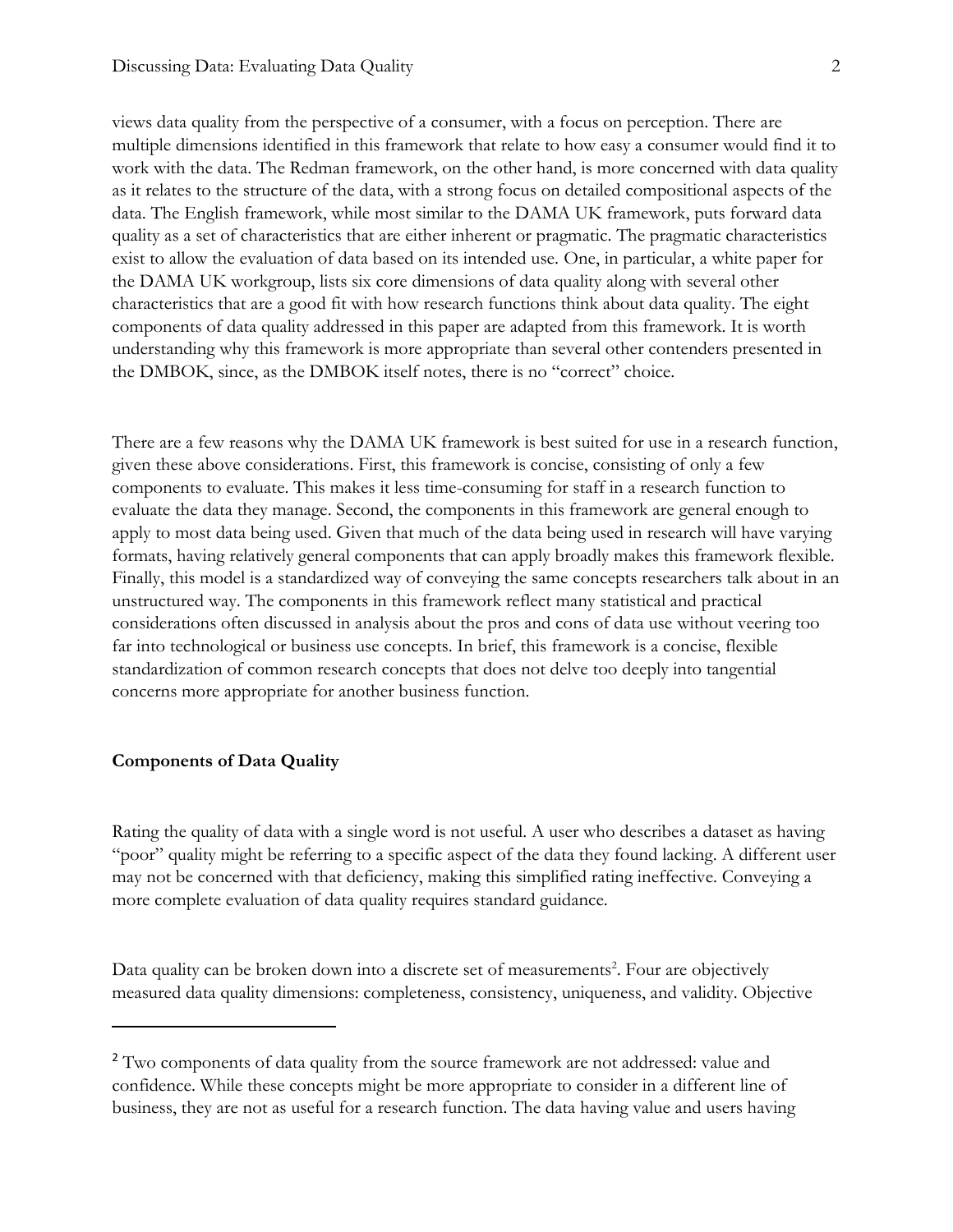measurements can be taken using a clearly defined metric, usually rooted in a formula or coding procedure. Four are subjectively measured data quality dimensions: accuracy, flexibility, timeliness, and usability. Subjective measurements require judgment from subject matter experts because although most users might agree in general, more thorough knowledge of the data is needed to assess.

Below are the four objective and four subjective components of data quality defined:

#### *Completeness*

Definition: The proportion of data that is stored against the potential for 100 percent of the data to be stored. In other words, is there missing data?

How to measure: Most software used to handle data have the capabilities to check to see if there are missing data. Missing observations are more difficult to capture, but in some cases, they can be accounted for if you are able to compare to a full list of respondents.

#### *Consistency*

 $\overline{a}$ 

Definition: Whether or not, given a definition, data would represent the same object the same way.

How to measure: Most data sets should come equipped with a data dictionary. Such a document would detail the definitions of all variables in the data. Consistency can be measured by how often the definition of a given concept changes throughout time.

Value is not a useful component of data quality to use in a research function for two reasons. First, the notion of "value" is subjective in research. Second, data are often obtained from third party producers for purposeful use in research activities. Therefore, if data are no longer "valuable" from a cost perspective, contracts to use the data are simply not renewed.

For similar reasons, confidence is not as useful a measure for use in a data quality framework. Since most data are acquired externally for research functions, confidence lies more with the data producer rather than the data product itself. As research functions often do not control the production of acquired data, if the confidence in external data is too low, it just will not be used or considered at all.

confidence in the data are the minimum threshold for acquisition and use. If there is not confidence or value, the data simply is not used.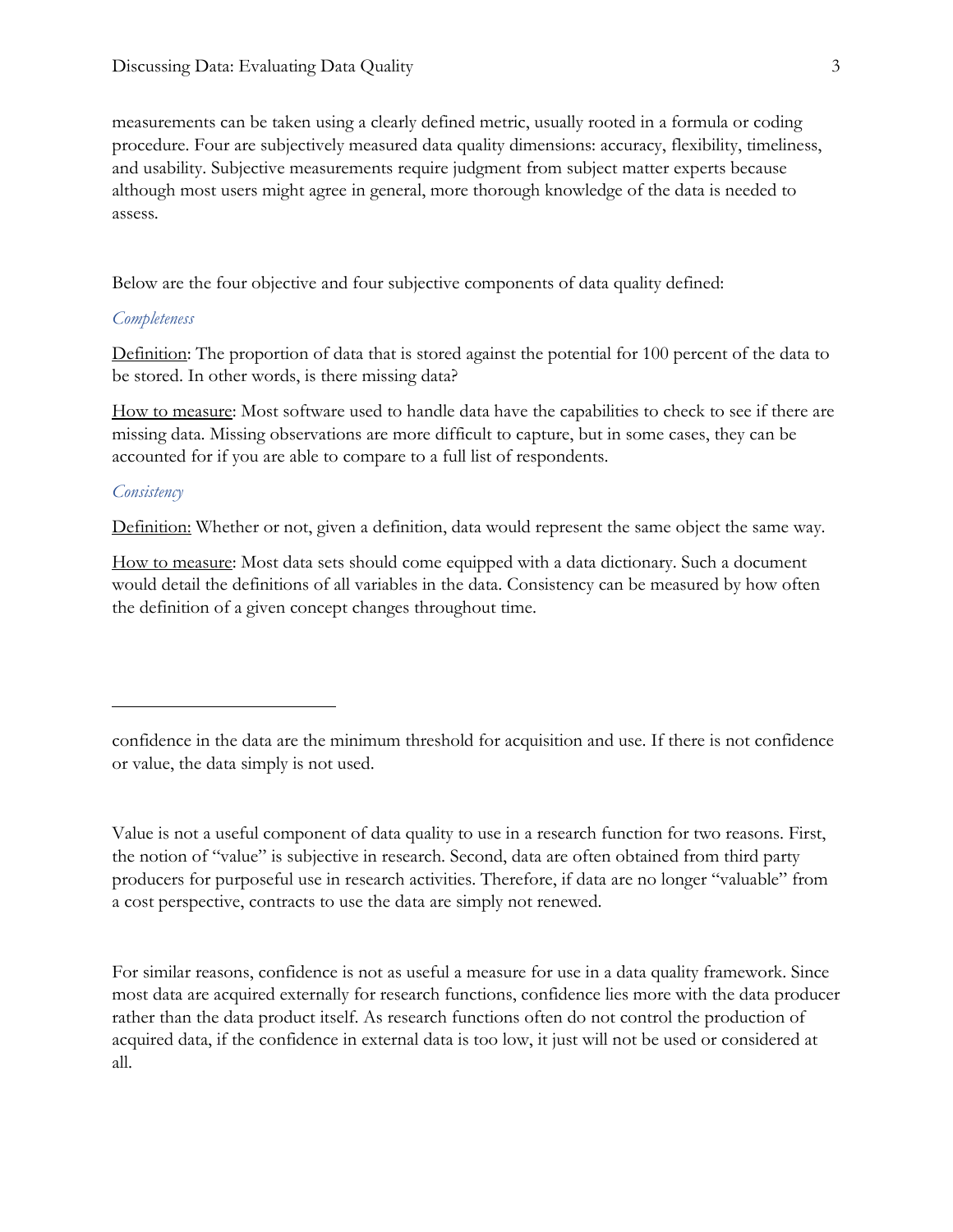# *Uniqueness*

Definition: The degree to which the data does not contain multiple entries for the same object, based on how the object is defined. In other words, no duplications.

How to measure: Most software used to work with data contain a command or sequence of commands designed to root out duplicate entries. What is needed is a clear definition of what constitutes a duplicate entry.

# *Validity*

Definition: Whether or not the data conform to a defined domain of values. For instance, if answers to age are filled with whole numbers greater than 0 and less than 120.

How to measure: Data dictionaries should include value ranges for data. Data can be assessed against those value ranges to determine what percentage of entries fall outside that range. Many statistical programs are equipped with features to accomplish and track this.

# *Accuracy*

Definition: The degree to which the data correctly describes the object of the data.

How to measure: Accuracy is arguably the hardest dimension of data quality to measure. It can be difficult to know what the "right" answer or entry in the data is. Accuracy is best measured by spotchecking against known data.

# *Flexibility*

Definition: The degree that the data are comparable with other data, compatible with other data, or can be repurposed for a use different than its stated objective.

How to measure: What data a given user might want to combine could vary. How flexible a given data set is depends on how big the pool of data it can be effectively combined with is.

# *Timeliness*

Definition: How likely the data are to change or be updated, and for what reason. This could also refer to if the data are "up to date," or, have a lag of data release. For instance, if it is 2020 but the most recent release is from July 2015, then the data are not timely.

How to measure: Most data have a release or update schedule. Comparing the frequency of data updates with the frequency of use and how recent the latest release is will determine the timeliness.

# *Usability*

Definition: The degree that the data are relevant, accessible, maintainable, and simple at the desired level of precision.

How to measure: This is a subjective measure, as the experience level of a given user might impact the assessment of usability. Think about three ways in which data might be difficult to use:

1. Technology – Are there technology limitations that make the data difficult to use?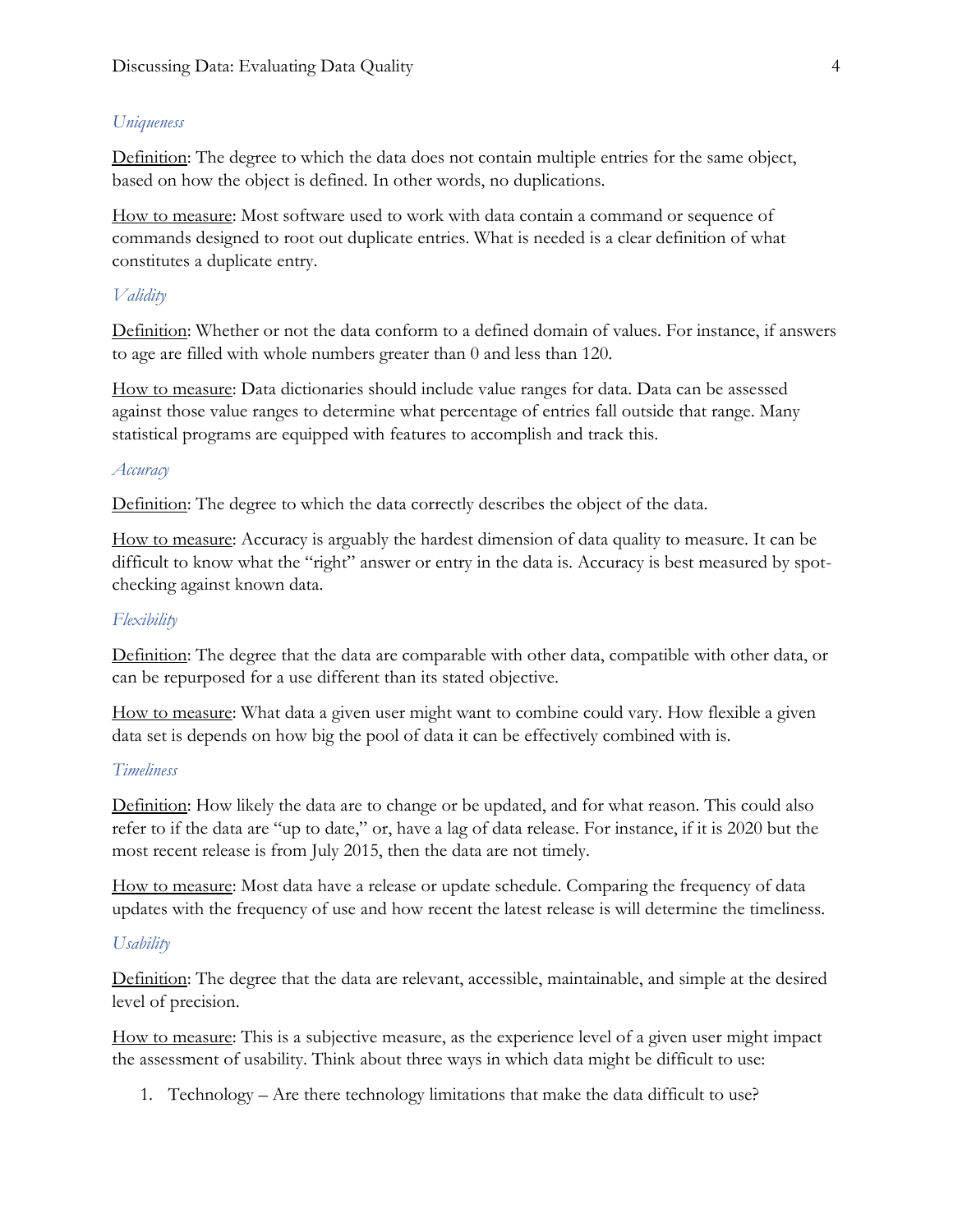- 2. Format Does the data come in a format that makes it difficult to use?
- 3. Content is there information that is difficult to find or nonexistent that make the data difficult to use?

This dimension would be measured in more of a general sense. If there are a number of users concerned about the same type of usability across experience levels, perhaps the data are not in a usable format.

# **Data Quality Rubric**

This section provides a rubric for rating each data quality component on a scale of 1 to 5 with 1 denoting poor and 5 denoting excellent. For a single contributed rating, these eight ratings are averaged to create the composite data quality rating. For multiple contributors, the ratings for each component are averaged to create a composite score for a given component. Those eight composite component ratings are then averaged to create a composite data quality rating.

The ratings can be visually represented in the octagon chart example found below. Each point on the octagon represents a component of data quality. The purple, superimposed octagon represents the rating of a dataset for each component. The average of these ratings produces the score, represented in the middle.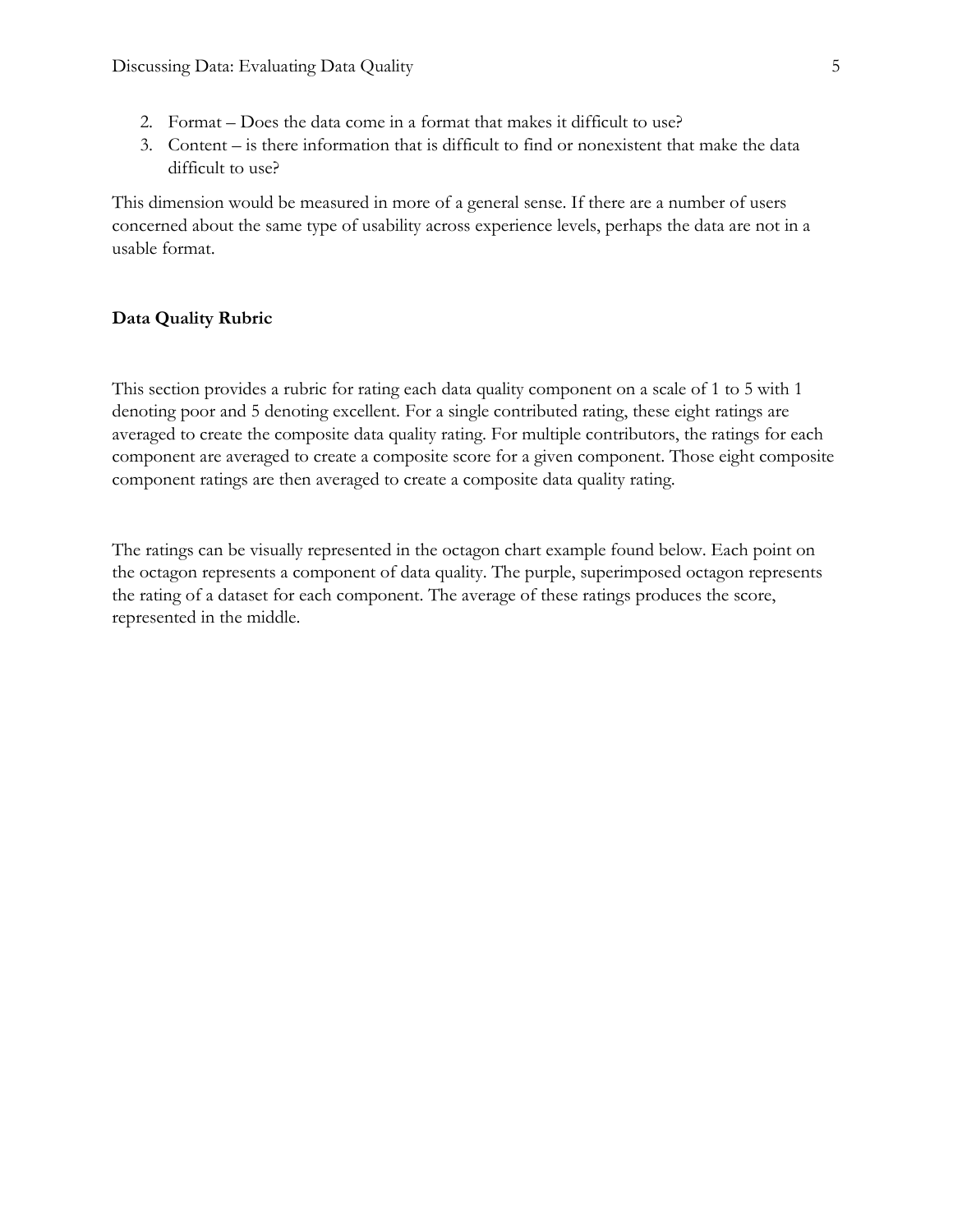

Ratings should be assigned using the following criteria (and subject matter expertise, as appropriate):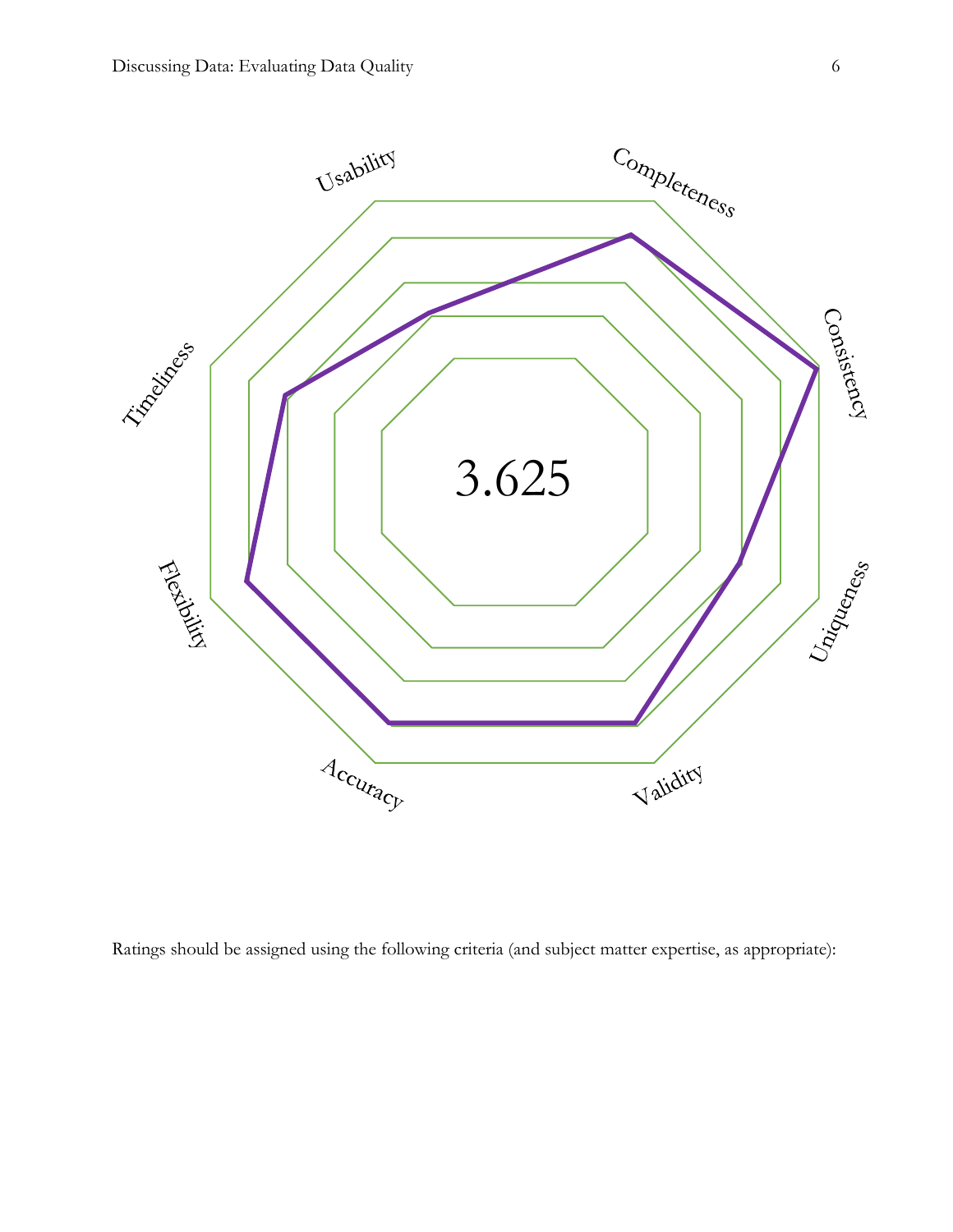#### *Completeness*

- 1- Most data records are incomplete, including critical information.
- 2- Many data records are incomplete, but critical information is present in most cases.
- 3- Some data records are incomplete, but all critical information is present.
- 4- A few data records are incomplete, but all critical information is present.
- 5- All records are complete.

#### *Consistency*

- 1- Data have no consistent definitions.
- 2- Data have some consistent definitions.
- 3- Data have a majority of consistent definitions, but the inconsistent definitions are difficult to reconcile.
- 4- Data have a majority of consistent definitions and inconsistent definitions can be reconciled.
- 5- Data either have completely consistent definitions or all inconsistencies have been reconciled.

#### *Uniqueness*

- 1- The data are replete with duplicate entries that are impossible to cull from the data.
- 2- The data contain many duplicate entries that can be removed.
- 3- The data contain some duplicate entries that can be easily removed.
- 4- The data contain a few duplicate entries that are easily removed.
- 5- The data contain no duplicate entries, or they have all been removed as a routine practice.

#### *Validity*

- 1- A large share of data does not fall in acceptable value ranges and the data cannot be corrected.
- 2- A large share of data does not fall in acceptable value ranges, but some of the data can be corrected.
- 3- Some data do not fall into acceptable value ranges, but some of that data can be corrected.
- 4- Some data do not fall into acceptable value ranges, but all of that data can be corrected.
- 5- All data fall into acceptable value ranges.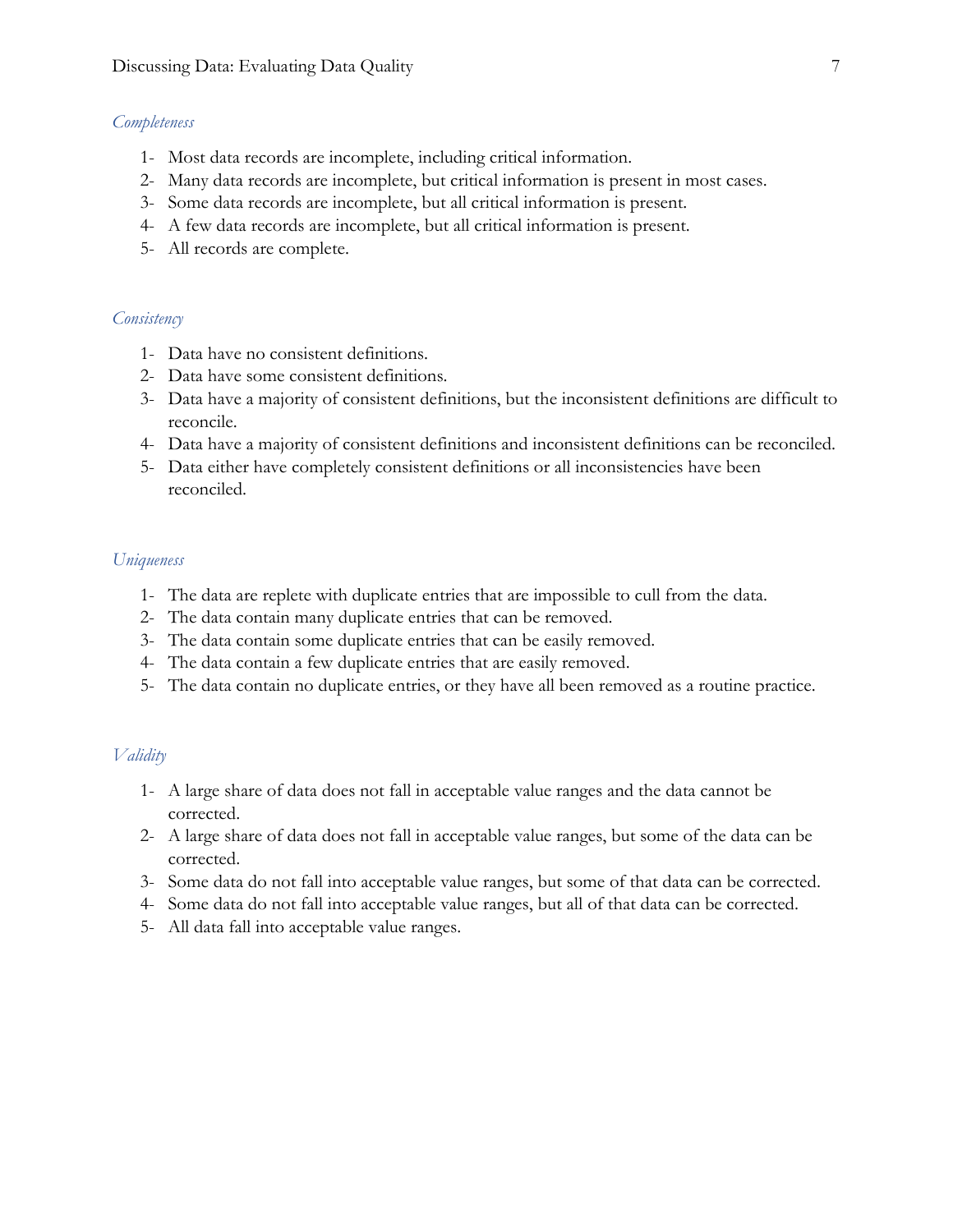#### *Accuracy*

- 1- Data are not accurate.
- 2- Data have a range of significant accuracy issues.
- 3- Data have some accuracy issues.
- 4- Data are mostly accurate.
- 5- Data are as accurate as possible.

# *Flexibility*

- 1- Data are not able to be combined with any other data.
- 2- Data can be combined in specific instances with a few other data sets.
- 3- Data can be combined in a high-level manner with a few other data sets.
- 4- Data can be combined with a few other data sets.
- 5- Data can be combined with many other data with ease.

# *Timeliness*

- 1- Data are not released in a timely manner and have no release schedule.
- 2- Data are not released in a timely manner and are not released on a regular schedule, although a schedule exists.
- 3- Data are not released in a timely manner, but they are released on a regular schedule.
- 4- Data are released with a lag, but the data are released on a regular schedule.
- 5- Data are released in a timely manner on a regular schedule.

#### *Usability*

- 1- There are significant technology, format, or content limitations that prevent basic use.
- 2- There are technology, format, or content limitations that hinder general use.
- 3- There are technology, format, or content limitations that make general use more difficult but can be overcome by an expert user.
- 4- There are technology, format, or content limitations that make advanced use more difficult but do not prevent basic or general use.
- 5- Technology, format, or content limitations are either fully addressed or are easy to overcome by a novice user.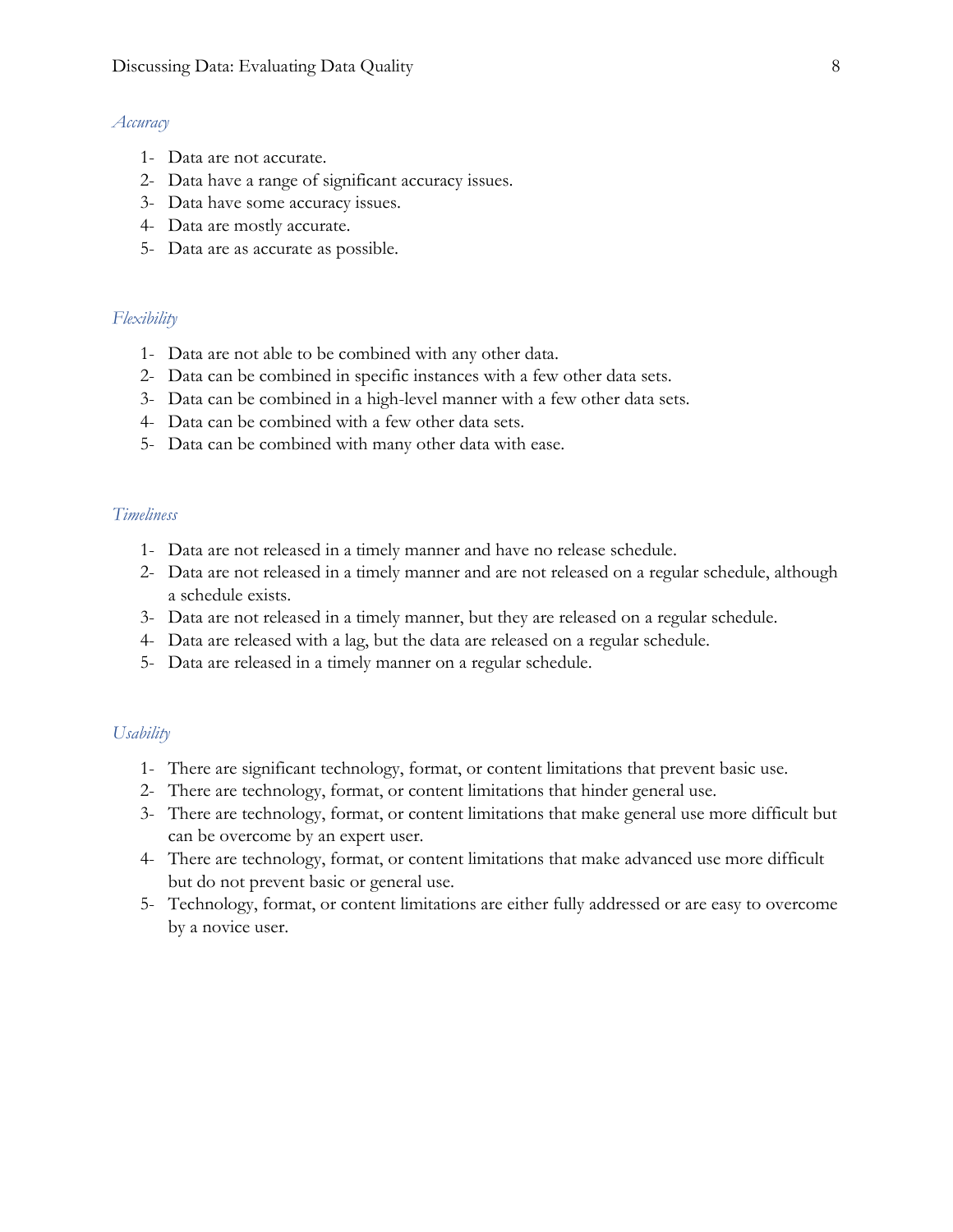#### **Using Data Quality Ratings in Practice**

Not all data quality issues can be resolved, but that does not prohibit the effective use of the data. Measuring data quality is as much about awareness and identification of problems in the data as it is about finding solutions to those problems. Providing a complete picture of data quality will help future users make decisions based on their needs.

A researcher or analyst beginning work on a dataset will be at a distinct advantage if they have information about that data's quality. Pre-processing data for use, often one of the most timeconsuming parts of analysis, is necessary because the extent of data quality concerns may be unknown and unaddressed. A user who has a composite data quality rating for a dataset can focus pre-processing work on identified concerns.

Beyond using data quality ratings to inform data pre-processing, these ratings provide a natural means of comparison between similar data sets. Many times, researchers or analysts looking to answer a particular question have several data source choices. If this area of analysis is new to the user, it can be difficult to compare data options. However, if these data sets have data quality ratings, a user would be able to understand, at a high level, some of the advantages or challenges in working with each data set.

For organizations that manage multiple data sets, data quality ratings are a useful resource for reference purposes. In addition to any documentation about the data, a well-maintained data quality rating can be provided to prospective users before beginning analysis. At the conclusion of any analysis, those users can then provide their own assessment of the data and update the ratings. In this way, an organization can create a crowdsourced measure of the experience of working with a given data set. With this information, an organization can make decisions about continuing to use that data, making substantial improvements to the data, or recommending data as a go-to resource.

# **Conclusion**

Incorporating data quality ratings for known data sets is useful for both individuals and organizations. Standardized data quality ratings allow individual users a means of both comparing data and understanding inherent issues in the data that need to be addressed in the analysis. These same ratings can be maintained by organizations in order to recommend and inform staff on data use for analysis.